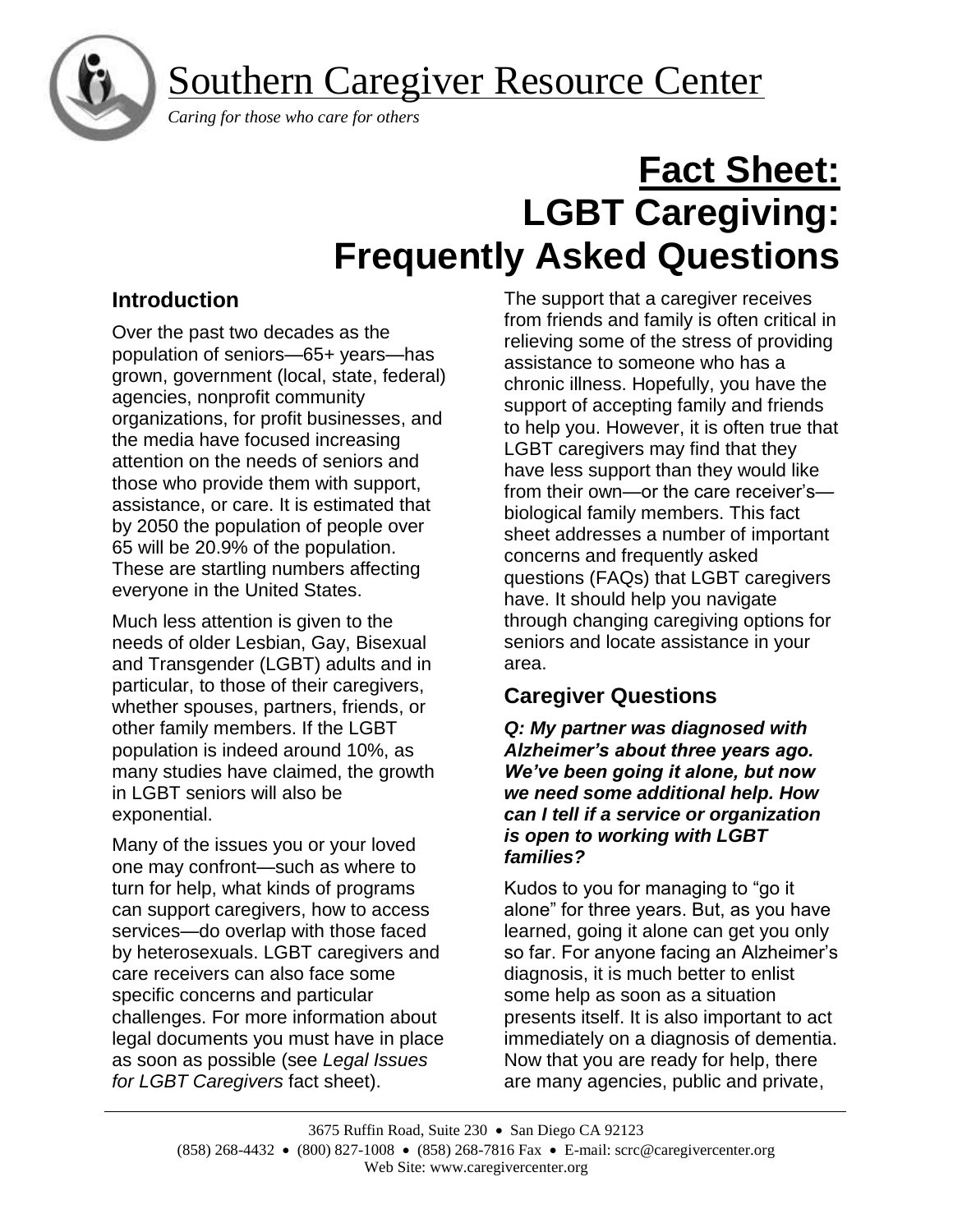that are available to you. In cities with sizeable gay and lesbian communities, some public and private agencies will have experience with caregiving issues and LGBT families particularly in the three decades since the start of the AIDS epidemic. In less densely populated areas, where programs may have less opportunity to work with LGBT individuals and families, determining whether an agency will be supportive may be more difficult.

Many agencies have official policies stating that they do not discriminate on the basis of gender, race, religion, or sexual orientation. Sometimes this information is stated in their brochure, on the internet or in other promotional materials. Look for a rainbow logo for a visible cue. Others may acknowledge LGBT sensitivity and acceptance through the use of such terms as "domestic partner," "life-partner," or "significant other" - in addition to "spouse." Agencies may also state they define a family in the broadest sense including other non-married partnerships, friends and neighbors, or any persons that choose to live together to provide mutual help and support. Either as a caregiver or care receiver, one's decision to disclose being lesbian, gay, bisexual or transgender when seeking assistance will depend on the particular set of circumstances in your life, such as geographic location, family dynamics and relationships, medical necessities, the agencies in question, and other factors.

Before you even check out agencies, you might want to explore closer to home. One of the best approaches to finding help is to check with friends and acquaintances who have been in similar circumstances. Ask them for referrals to agencies and organizations that have

been most accepting of their needs and concerns. Even if an agency has an official nondiscrimination policy, those who've been through this before may know which staff or departments within an organization are likely to be the most open and responsive. The office of the doctor who made the diagnosis might have some literature on tables; if you are comfortable with the doctor, asking outright about resources is in order.

Local and national LGBT organizations can be another vital resource in locating community agencies that are sensitive and supportive. Many areas have a gay switchboard or hotline that provides information anonymously over the phone. Larger cities frequently have LGBT-specific medical clinics or other centers devoted to gay and lesbian health issues. In recent years, older gays and lesbians have formed their own organizations offering recreational activities and other opportunities to socialize as well as support groups.

For referrals to LGBT-sensitive homecare providers or social work services, you can also try contacting community agencies which provide AIDS support and services. Finally, the Gay and Lesbian Medical Association, which is based in San Francisco, can provide referrals to LGBT-sensitive medical professionals in many areas of the country. See the list of LGBT-Friendly Resources at the end of this fact sheet.

#### *Q: What response can I expect from state and federal programs that assist caregivers?*

There are various state and federal programs designed to support caregivers, and they differ in their approach to issues related to sexual identity and gender identity. As part of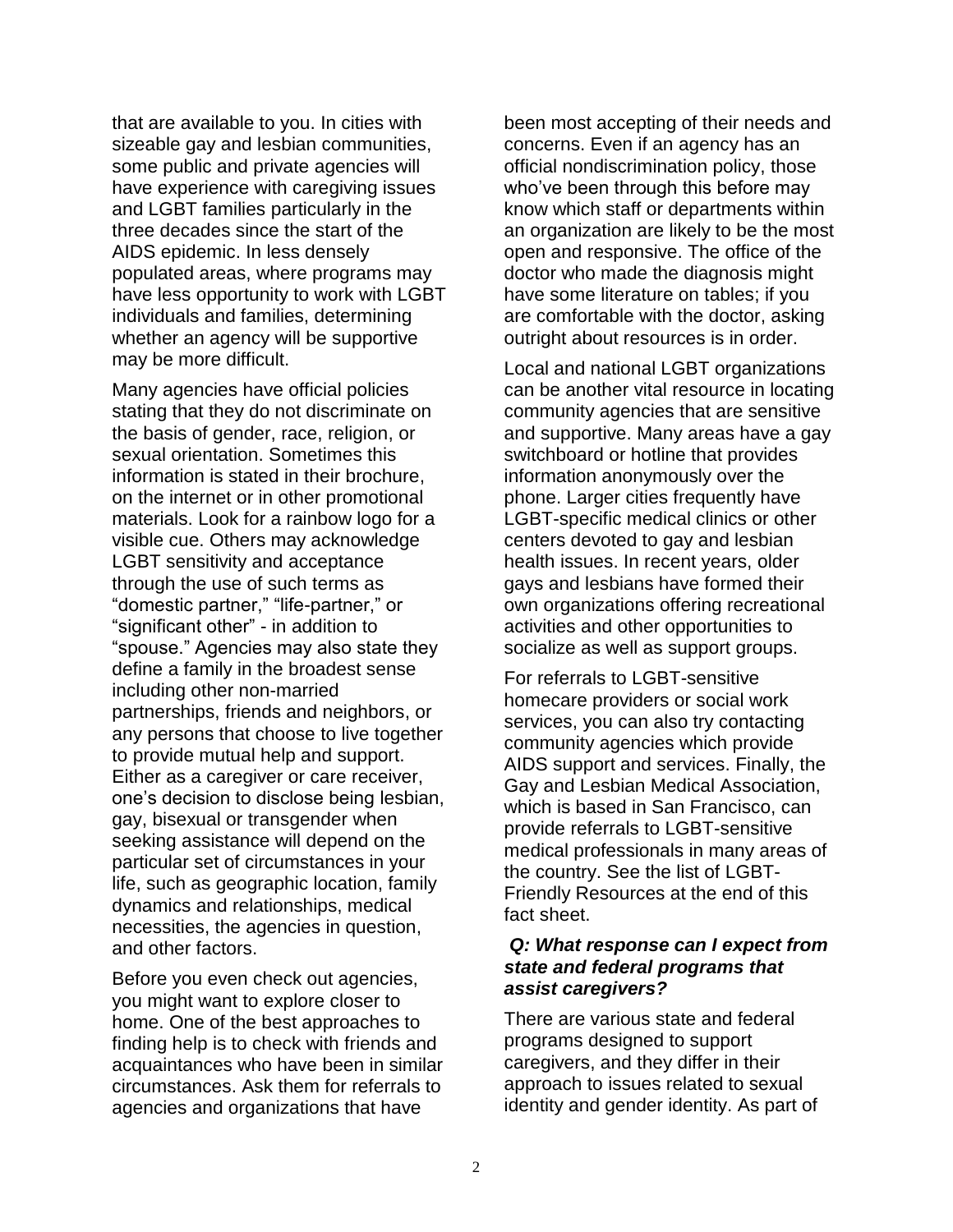the reauthorization of the Older Americans Act, the federal government created the National Family Caregiver Support Program (NFCSP). This program distributes money to states, which in turn fund local Area Agencies on Aging to either provide services themselves or to contract with community agencies to provide caregiver support. The legislative language authorizing the program is broad and inclusive and defines a family caregiver as "an adult family member, or another individual, who is an informal provider of in-home and community care to an older individual." The types of services which are funded in your area by the NFCSP may include information, education, counseling, legal advice, and access to a respite or break from caregiving.

The LGBT sensitivity of the government agencies that provide these caregiver programs may vary from county to county and state to state. To find out more about the NFCSP services in your area, contact the Office on Aging or Area Agency on Aging in which the care receiver lives. To find your local Area Agency on Aging, call Eldercare Locator, toll free nationwide at (800) 677-1116 or visit FCA's Family Care Navigator at [https://caregiver.org/family](https://caregiver.org/family-care-navigator)[care-navigator.](https://caregiver.org/family-care-navigator)

Through each state's Medicaid program (Medi-Cal in California), a number of services may be funded which support those who need care (such as adult day healthcare or in-home assistance). Some states have in-home support services programs that are "consumer directed"—the client hires and supervises a worker that he or she selects. You will find dealing with Social Security and Medicaid much easier if the care receiver has completed certain

standard legal documents in which they designate you, your spouse, a partner, or a friend to act as agents on their behalf if they are incapacitated. Otherwise, it may be difficult for you to obtain information from these agencies (see fact sheet, *Legal Issues for LGBT Caregivers*).

#### *Q: If one of us becomes ill and needs care from the other, does the Family and Medical Leave Act (FMLA) provide us with any job protection?*

FMLA requires most companies (with 50 or more employees) to allow eligible employees at least twelve weeks of unpaid leave to care for ailing family members. In order to provide FMLA rights to all legally married same-sex couples consistent with the Windsor decision and President Obama's directive, the United States Department of Labor issued a Final Rule on February 25, 2015, revising the regulatory definition of spouse under the FMLA. The Final Rule amends the regulatory definition of spouse under the FMLA so that eligible employees in legal same-sex marriages will be able to take FMLA leave to care for their spouse or family member regardless of where they live. This will ensure that the FMLA will give spouses in same-sex marriages the same ability as all spouses to fully exercise their FMLA rights. The Final Rule was effective on March 27, 2015. Also, be sure to research if your state offers paid family leave (PFL).

For timely updates on the progress in employment situations, go to Lambda Legal [\(www.lambdalegal.org\)](http://www.lambdalegal.org/) or the National Center for Lesbian Rights [\(www.NCLRights.org\)](http://www.nclrights.org/) websites, both listed in Resources at the end of this fact sheet.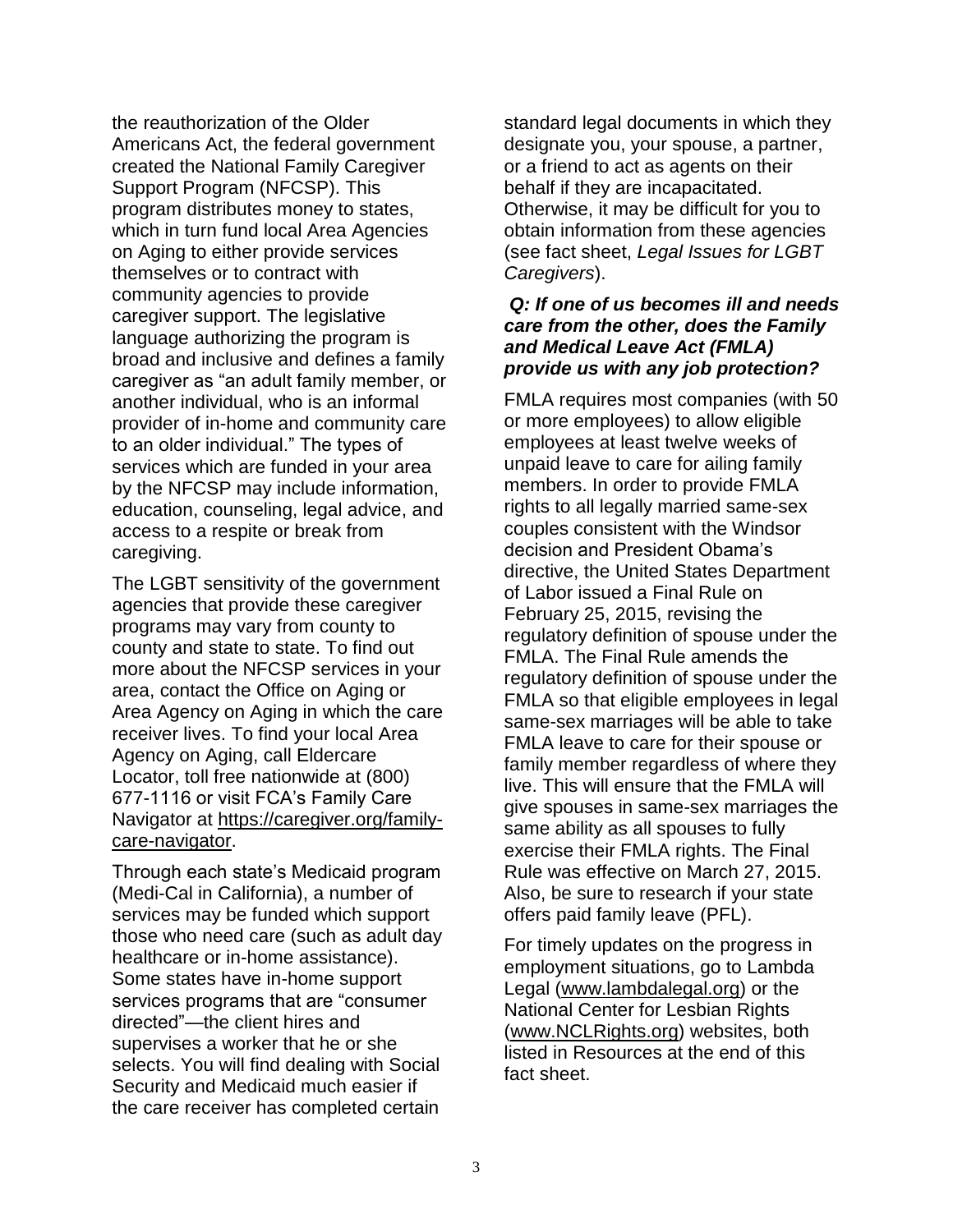#### *Q: If my loved one is being mistreated in a nursing home because of his or her sexual or gender identity, what can I do about it?*

Homophobia and transgender phobia can be expressed in a number of ways in a care facility ranging from comments made directly to your loved one by other patients or staff to problems with the care that is or should be provided. Under the law, every nursing home resident has certain rights and protections and must be given a copy of these rights. For information about nursing home resident rights, see *Nursing Home Resident's Rights*  [\(http://ltcombudsman.org/uploads/files/s](http://ltcombudsman.org/uploads/files/support/Module-2.pdf) [upport/Module-2.pdf\)](http://ltcombudsman.org/uploads/files/support/Module-2.pdf) a document excerpted from *A Family Council Manual* prepared by the Minnesota Alliance of Health Care Consumers.

Not surprisingly, nursing homes (also known as a skilled nursing facility or SNF) and residential care facilities, in general, continue to struggle with the sex and sexuality of their residents, heterosexual or homosexual. Contrary to popular belief, many seniors maintain active sex lives and desire, that does not go away with aging. This may particularly an issue for a care receiver who has dementia and may be further complicated by the relationship between dementia, and other cognitive conditions and brain disorders, and lack of inhibition and self- regulation. Additionally, there are still no laws prohibiting discrimination against people based on sexual orientation in housing or public accommodations in 28 states. This number will no doubt change going forward.

If problems occur with a loved one in a nursing or residential facility, the first

step would be to determine whether the mistreatment is isolated or systemic. Is a particular health professional, aide, or other worker the source of the problem? Or, is the person being harassed or mistreated by other residents? If the harassment is by another resident, possibly a roommate, request that your loved one be moved to another room or another part of the facility. If the problem stems from an individual worker, talk to the appropriate supervisor or administrator. Explain the problem and request another staff person to be assigned to assist your loved one. These requests should be friendly and followed up by descriptive letters to the persons with whom you speak. You will want to keep a record of your requests and the responses you receive. However, if problems persist, or if you determine that the homophobia is widespread and can't be resolved by talking with the facility staff, you should contact your local Ombudsman Program.

Under federal law, each jurisdiction must maintain an Ombudsman Program. Each facility must have the contact information for reaching the Ombudsman posted in highly visible places. If you do not see this posted, contact the Office on Aging/Area Agency on Aging in the county in which the facility is located to get information about your local Ombudsman Program. Ombudsmen are usually very busy in their county, and you may have to exercise diligence to set an appointment. Once informed about the problem, the Ombudsman will visit to verify claims of mistreatment or abuse in licensed care facilities and to help to mediate a resolution. Each facility's Local Ombudsman Program should also be responsive to caregivers who want to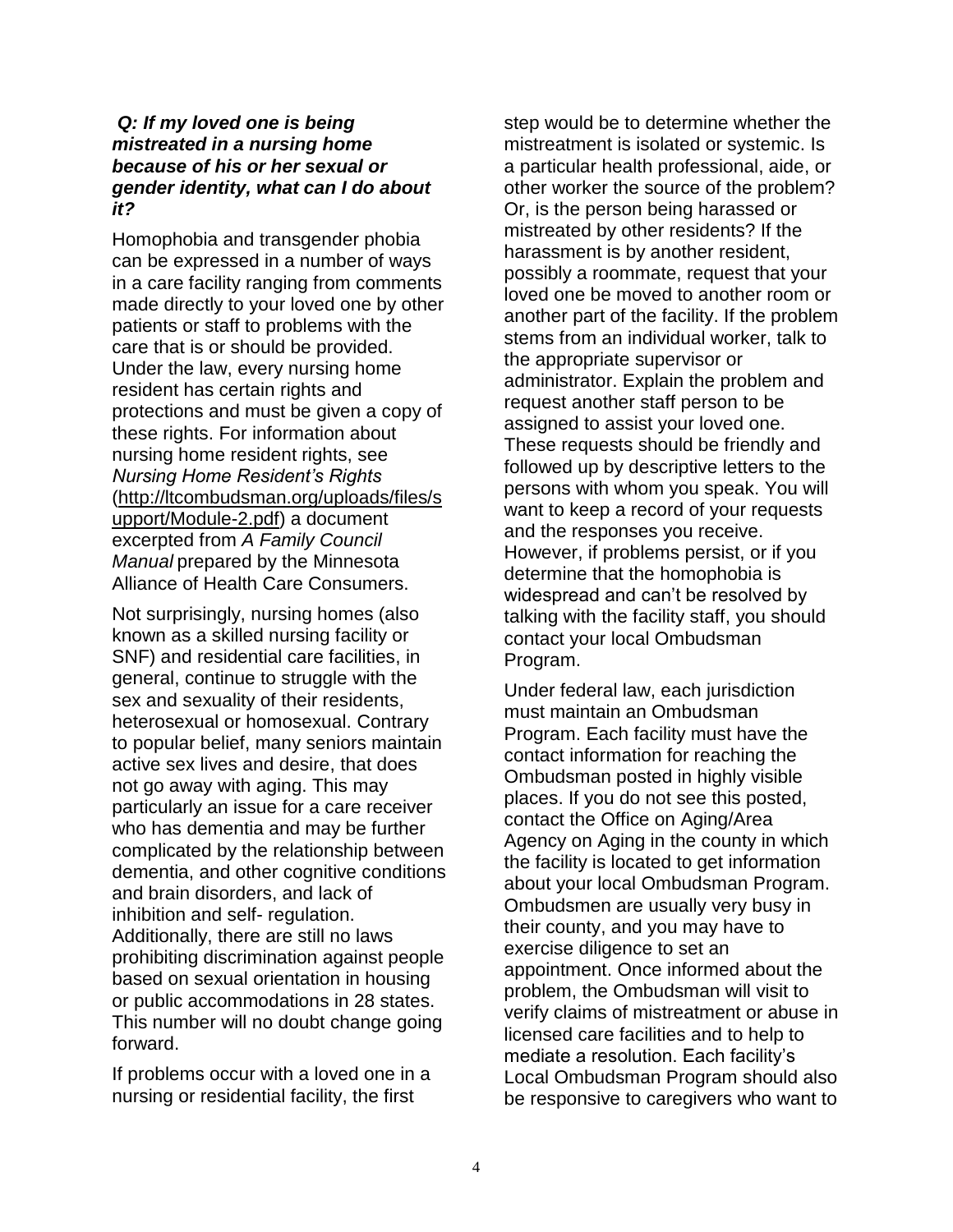discuss their concerns about care in a licensed facility and should assist caregivers in determining if a formal complaint should be filed. Formal complaints are made in writing. You can also report a problem directly to the state department (often the state Department of Health) that licenses and/or certifies skilled nursing facilities, residential care facilities, or board and care homes. If the problem rises to the level of elder abuse, be forewarned that lodging a formal complaint against a nursing home or other senior residential facility can become a long and difficult undertaking often requiring attorneys and court time. Attorneys who handle elder abuse matters in nursing homes are highly specialized. Visit the National Center on Elder Abuse website [\(www.ncea.acl.gov\)](http://www.ncea.acl.gov/) for more information about concerns in assisted care and nursing facilities or at home.

#### *Q: Are there proactive steps we should take to ensure that our wishes will be followed if either of us becomes incapacitated?*

If you are in a non-married LGBT recognized by law (an exception is made for registered domestic partners and civil marriages in some states). Under these circumstances, biological family members sometimes step in, take over decision-making authority, and exclude partners and close friends from being involved in the care of your friend or loved one. Certain steps should be taken to legally acknowledge your chosen family to take charge of your care. At the very least, you must state your wishes in writing, authorizing particular persons to act for you in the event that you are unable to make decisions on your behalf. That document is called an Advance Health Care Directive in California or a Durable

Power of Attorney for Healthcare. For further information on the documents you must execute including powers of attorney for health care and for finances as well as other necessary legal documents (see fact sheet, *Legal Issues for LGBT Caregivers*).

#### *Q: My siblings expect me to provide more and more of the care for our ailing parents. How can I address this issue without alienating them?*

Even in families where everyone is heterosexual, one sibling often ends up assuming the largest share of the caregiving load. The role of primary caregiver frequently falls to the adult child who lives closest to the parents or to the one who does not have young children. If you are not married, or not out to your family and do not have children, your siblings may assume, incorrectly, that you have no other family responsibilities. Based on what they see, they may be expecting you to fulfill the primary caregiving function even if the matter has never been discussed.

How you address this depends upon several factors. If your siblings are not aware of your sexual orientation, they may not realize that your own life leaves you with many obligations and as little free time as they have. Even if they know you are gay or lesbian, they may not know other important aspects of your life. Unbeknownst to them, you may be currently caring for a close friend or partner or co-parenting a child. These kind of assumptions and expectations about caregiving responsibilities often create tensions in families, both gay and straight.

One way to deal with the situation is to call a family meeting of siblings. There are local agencies that work with caregivers as well as private social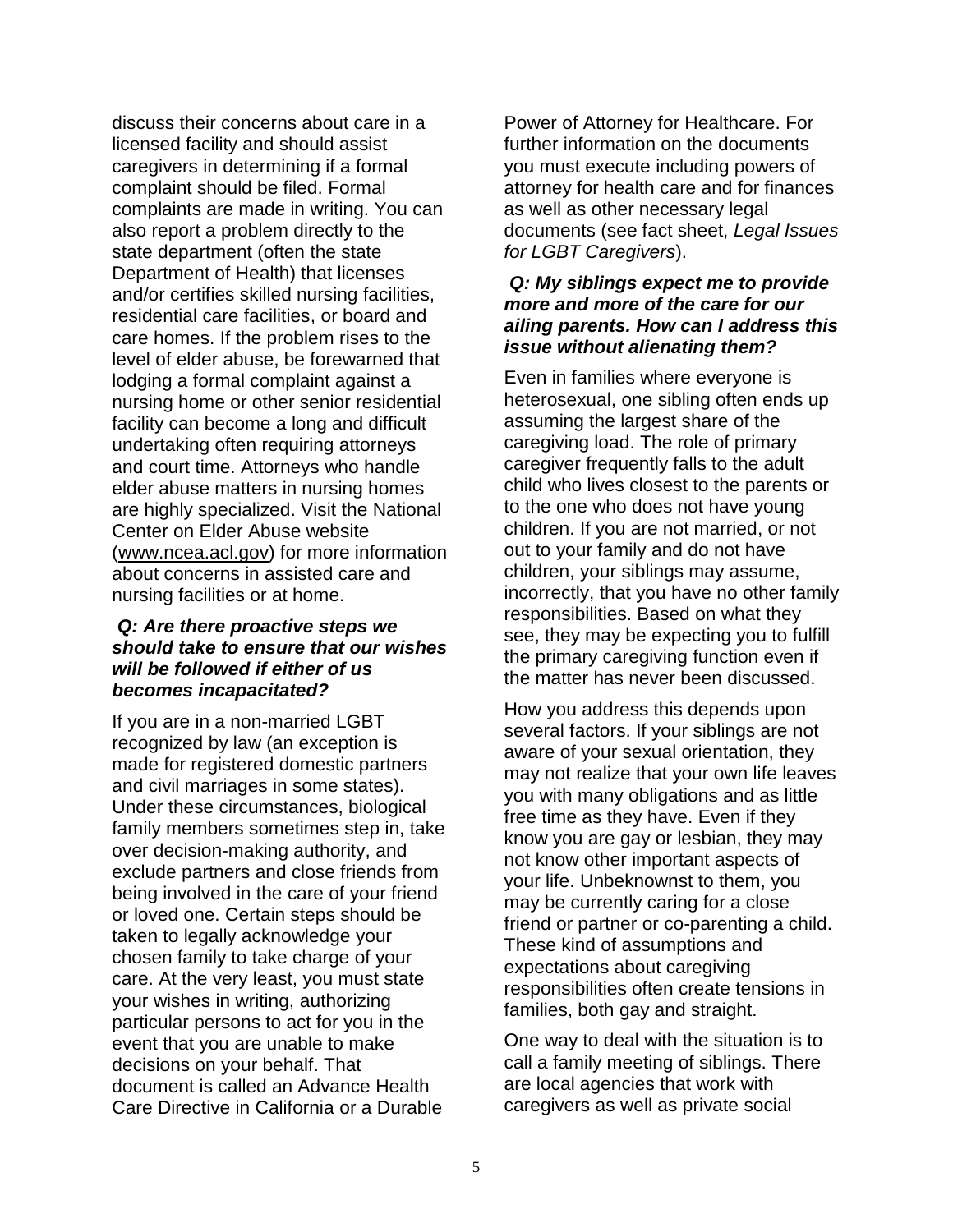workers to assist facilitating a family meeting. This meeting would ideally take place early on when the situation arises rather than later when tensions have been simmering. It is helpful for all parties invited to a family meeting especially the primary caregiver—to think about what should be discussed. Caregivers who will be providing most of the care should explain what part of the burden they feel able to shoulder and what help they need. It is important to set limits at the outset and to not agree to more than you can handle just to preserve family harmony. If your siblings are not aware of your other responsibilities and demands, you may decide it is time to "come out" and spell everything out for them.

#### *Q: Now that my partner's health has deteriorated, we're concerned that if we come out to a community agency, we'll face further discrimination.*

This is clearly one of the most delicate and important - questions you can face. Unfortunately, there is no easy answer and no cut-and-dried formula to follow. How you proceed may depend upon many factors including where you live, your legal status vis-à-vis your partner (married, registered domestic partners, none of these); and whether state and local laws where you live protect LGBT individuals from discrimination. At this point in time, you want the quickest and best information and services available. You may decide it is best to be open with service agencies, especially if you have learned from acquaintances or local LGBT resources which organizations are likely to maintain an open attitude. Much investigation about agencies in your area is available online. You may review the list of LGBTfriendly resources in the Resource section of this fact sheet. Or, you may

adopt a step-by-step approach, confiding in individual care providers whom you have come to trust through working with them.

The importance of having the proper legal documents in place - before a loved one becomes ill and can no longer make decisions - cannot be stressed enough. (See fact sheet, *Legal Issues for LGBT Caregivers.*) The proper legal documents will allow you the greatest flexibility in developing a network of available services and grant you, your spouse, partner, or a close friend the legal right to act in each other's behalf, in any state, without having to offer anyone—biological family members, service organizations, government agencies—in-depth explanations about your relationship. The persons you name in these legal documents to act as your agent will have legal authority to act for you and in your place, without your having to define your relationship. If you have great concerns about not disclosing the nature of your relationship, you can simply say you are a good friend who has the legal authority to make decisions on her/his behalf.

Even if you currently have an understanding physician and/or care staff, it is still important to take these legal steps. In an emergency, you may have to deal with doctors and other staff who do not know you and who will not provide medical information to individuals who are not next of kin or who are not legally authorized to share information with you.

#### *Q: How is the LGBT community working together to address the care needs of its elders?*

One of the strengths of LGBT life, especially in urban centers, there are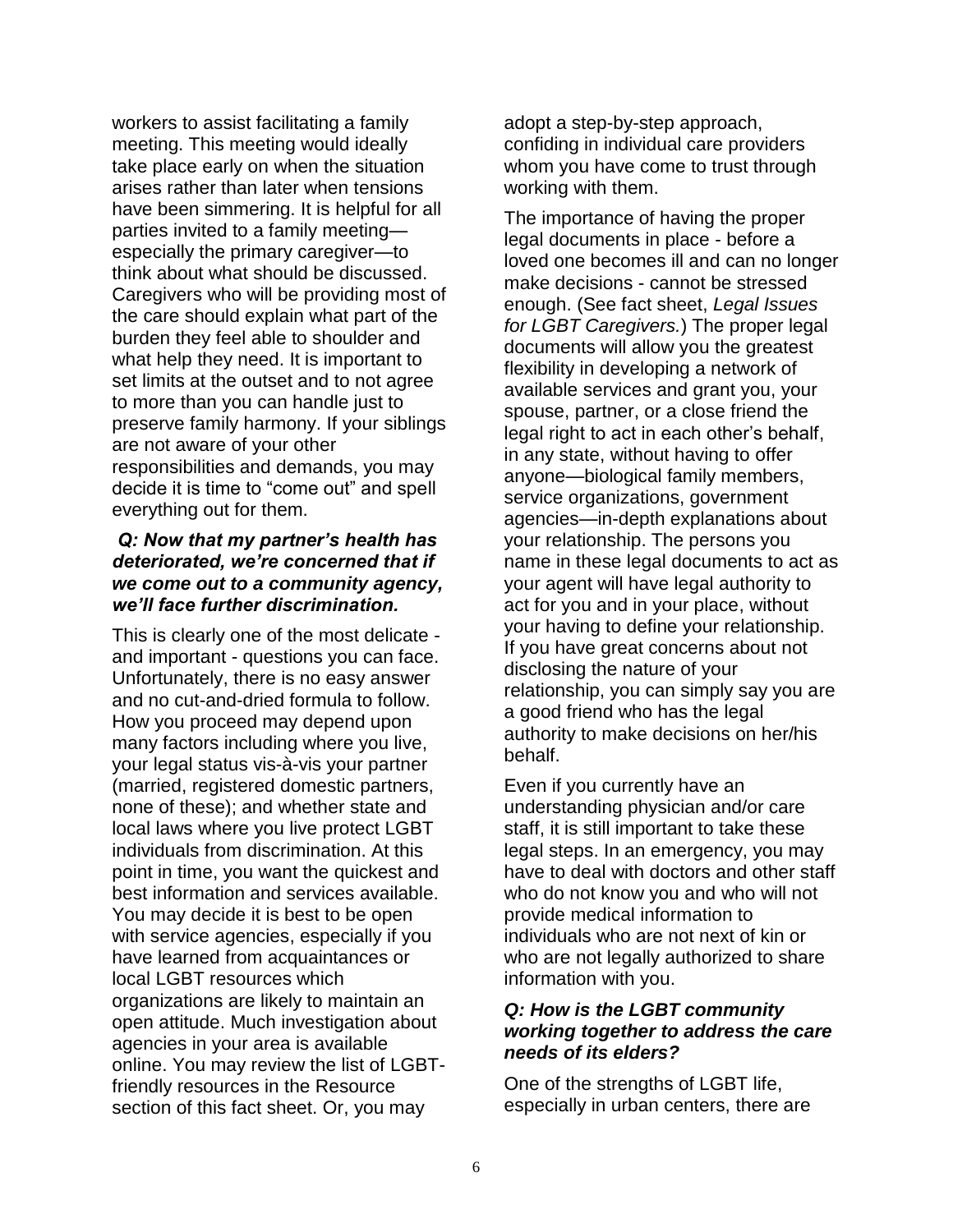numerous agencies both public and private that serve the LGBT population. These agencies have been available for LGBT people to develop a strong support network before there is need of care. While some gays and lesbians may feel estranged from their biological relatives, many if not most have created "families-of-choice"—a common term for these support networks—with people who are frequently willing to fulfill vital caregiving functions. In the last decade or so, many LGBT organizations, particularly those that address the needs of the elderly, have established visiting companion programs specifically for isolated LGBT older adults. Some states strongly encourage, some even require medical personnel to include LGBT cultural competency training as part of their required continuing medical and health education training.

In a number of areas across the country, LGBT community members have launched efforts to create senior housing and retirement communities specifically designed with their needs in mind. Many of these projects are still in developmental stages; many are primarily designed for affluent individuals. However, there are those others that are tailored to provide at least some affordable housing. Hopefully, as the community continues to advocate on behalf of LGBT seniors, a greater variety of housing options will become available.

### **Resources**

#### **Southern Caregiver Resource Center**

3675 Ruffin Road, Suite 230 San Diego CA 92123 (858) 268-4432 | (800) 827-1008 (in CA) E-mail: scrc@caregivercenter.org Website: [www.caregivercenter.org](http://www.caregivercenter.org/)

The Southern Caregiver Resource Center offers services to family caregivers of adults with chronic and disabling health conditions and is for residents of San Diego and Imperial counties. Services include information and referral, counseling, family consultation and case management, legal and financial consultation, respite care, education and training, and support groups.

## **Family Caregiver Alliance** *National Alliance on Caregiving*

(415) 434-3388 | (800) 445-8106 Website: www.caregiver.org E-mail: info@caregiver.org

Family Caregiver Alliance (FCA) seeks to improve the quality of life for caregivers through education, services, research and advocacy. Through its National Center on Caregiving, FCA offers information on current social, public policy and caregiving issues and provides assistance in the development of public and private programs for caregivers.

FCA is committed to nondiscrimination on the basis of sexual and gender identity. FCA welcomes members of LGBT communities to contact us for information and caregiver support services.

#### **Eldercare Locator**

[www.eldercarelocator.gov](http://www.eldercarelocator.gov/)

#### **National Center for Lesbian Rights (NCLR)**

[www.nclrights.org](http://www.nclrights.org/)

Resource for updates on legal issues affecting LGTB people

## **Lambda Legal**

[www.lambdalegal.org](http://www.lambdalegal.org/)

**Gay and Lesbian Medical Association**  [www.glma.org](http://www.glma.org/)